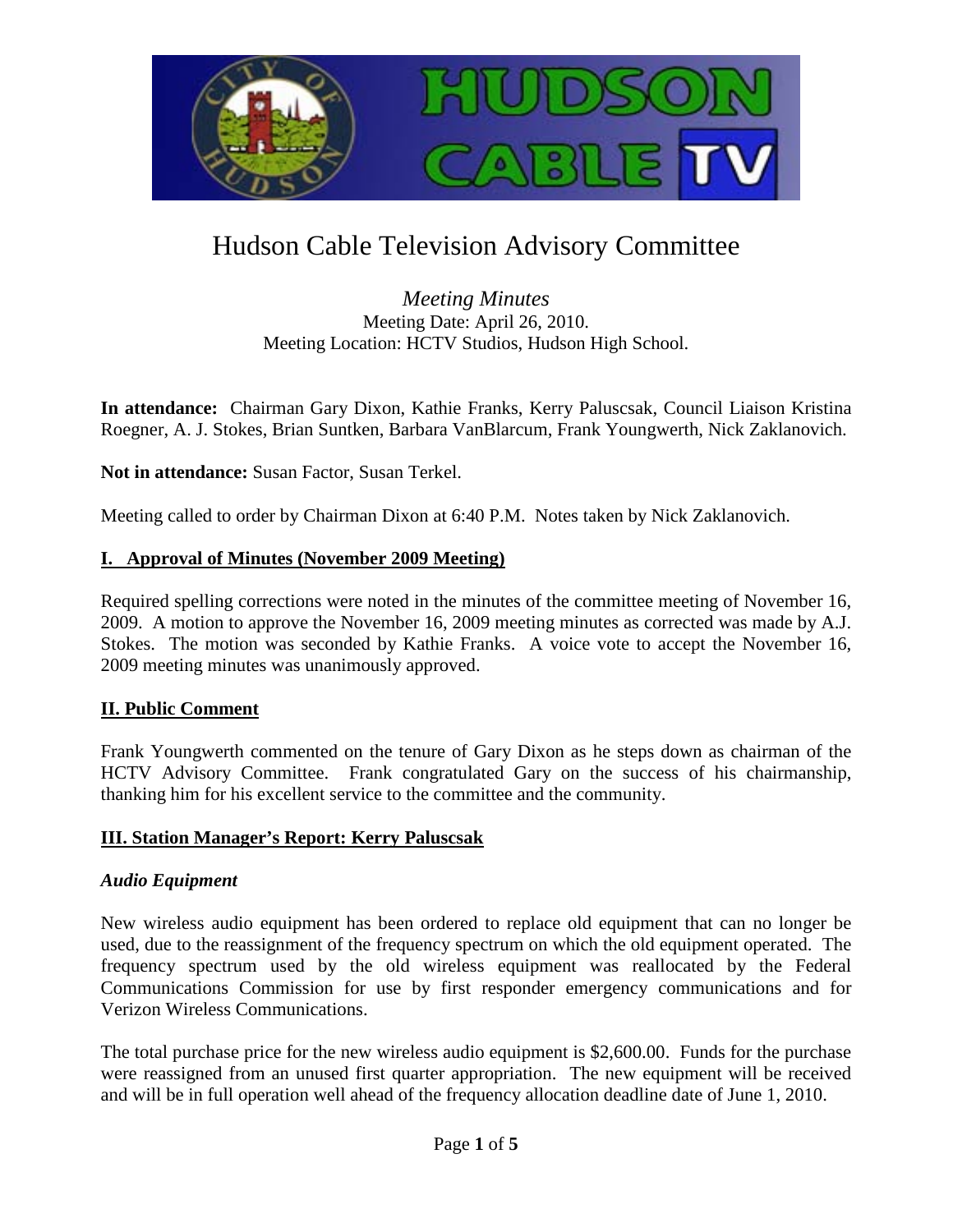## *Web Service*

The web service that was launched in February continues to grow with program availability and community use. Granicus is the web host for the live streaming and archive of community meetings, including City Council meetings and workshops, Planning Commission, Environmental, Charter Review and Youth Development Utilization Committee meetings. Meetings are streamed live via the Hudson city website and are also available for viewing on demand via archive on the City of Hudson website. Pegcentral is the web host for HCTV on-demand programming via the Internet, which features Channel 25 programs, available to the community on-demand.

Early results show that the Council Meeting and Workshops, as well as the Planning Commission meetings are the most popular programming accessed, with twenty to thirty hits normally for the most popular meetings. The Environmental Committee meetings appear to be the least accessed meeting programs. Council Liaison Roegner commented that she was pleased with the number of "hits" for the Council presentations, with the Internet access significantly increasing the number of citizens who are normally attend the meetings in person.

A City press release was issued in February notifying the public of the web access availability of HCTV programming. It was suggested that the City should issue another Press Release promoting the web availability of HCTV offerings. Jody Roberts, Communications Director for the City will be contacted concerning the additional press release. **Action: Barbara VanBlarcum.** 

## *Technical Issues*

Two new video cameras have been acquired. The new cameras are high-definition cameras with flash memory for storage of the recorded video and audio information. Two new tripods were also acquired, along with the new cameras. As a result of the new camera acquisition, it was necessary to upgrade the editing software to accept the new camera's output. Adobe Elements software was upgraded from version 2 to version 8. In addition, Adobe Premier Pro was upgraded from CS2 to  $CS<sub>5</sub>$ .

## **IV. Public Access Coordinator's Report – Barbara VanBlarcum**

Barbara introduced Brian Suntken who is a member of the Hudson High School Music Association and a potential member of the HCTV Advisory Committee.

## *Public Access Programming*

The following is Barbara's list of Public Access programming sources and producers:

Hudson Rugby Association (5 rugby games to be recorded and aired); Hudson Newcomers Club; HHS Music Association (HHS Jazz Fest, HHS Marching Band, HHS Wind & Percussion Ensemble concerts); Christ Church Episcopal Easter Service and weekly services; Christian Unity Prayer Service; St. Mary Church workshops by Fr. Francois Rossier; Holy Trinity Anglican Church; Girl Scouts of America; Akron Youth Symphony; Hudson Heritage Association monthly lectures; Hudson Rotary Club annual auction promo and a new show taped in the studio: "Good Medicine with Mary Sheehan".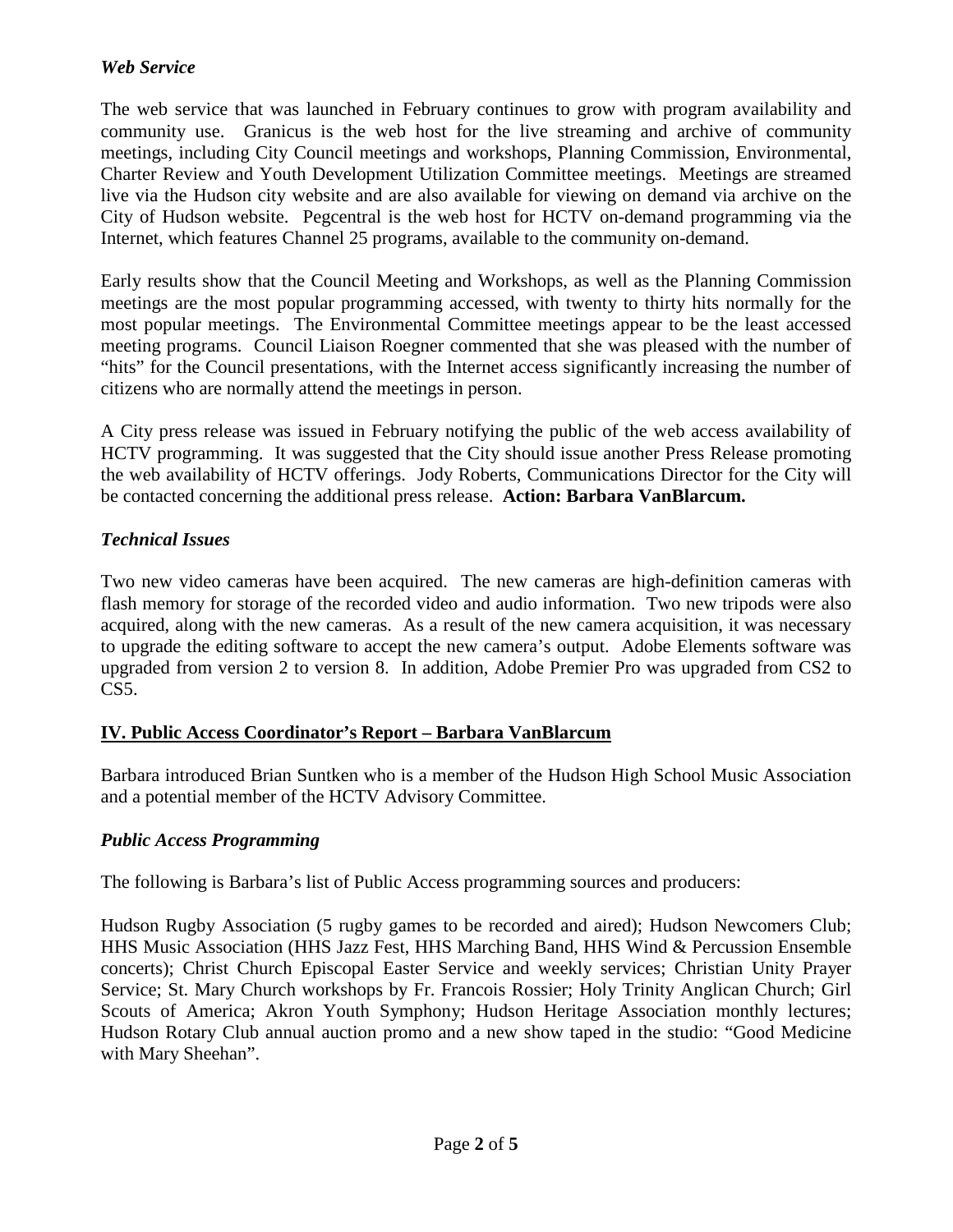# **V. Oral History Project Update – Barbara VanBlarcum**

An oral history was taped with Helen Morse, a 90 year old citizen, interviewed by Gwen Mayer and Rob Swedenborg. The interview includes a history of the former Morse Electronics Company of Hudson, with information on and prototypes of the patents from the company. "Book Chat with Mary McDonald" of the Learned Owl Book Shop has taped 5 or 6 interviews with local authors. I produced a program "Earth Day 1970: Hudson" with the organizer of the event (Charlie Schollenberger) and some of the teachers and residents who remember the big event that day.

Former HCTV Advisory committee member Ginny Frazer has arranged a shoot for May  $10<sup>th</sup>$  with Pete McDonald and Frank Comeriato, talking about the stained glass windows at Markillie Cemetery chapel.

Former HCTV Advisory committee member Christine Bradbury has volunteered many hours editing for HCTV. She's also helped to shoot the "Cook, Chop, Eat" series with Chef Carla Snyder.

The son of a former Youth Development Center employee will provide a history of the YDC property that was recently purchased by the City of Hudson.

Barbara asked the committee members to continue to spread the word concerning the Oral History Project.

# **VI. Grant Writing Update – Kathie Franks**

Kathie distributed a summarized update of her potential grant source foundations list. The list is targeted on foundations with focuses that relate to the needs and activities of HCTV. When thinking of pursuing grants for HCTV operations, we should keep in mind the following credo: "Specific projects can be funded by specific benefactors".

After a brief review of the list of benefactor foundations, four of the listed organizations were selected to be targets for possible grant requests for HCTV. The selected organizations were: The Lubrizol Foundation of Wickliffe, OH; The PBL Fund of Cleveland, OH; The Akron Community Foundation of Akron, OH and The ICF Fund of Hudson. These organizations were selected because of their local proximity, as well as their expressed in promoting local arts and education.

Kathie provided a sample of the letter of intent that she created for submittal to prospective grant benefactors. Kathie volunteered that she would still like to "massage" the letter of intent before it is used.

A brief discussion took place relating to the current state of the local newspaper industry. Frank Youngwerth mentioned that he has had discussions with Mr. Bill Hammerstrom, editor of the local Hudson Hub-Times newspaper. Mr. Hammerstrom surmised that the future of print journalism may be the small, local papers and news media, rather than the large regional and nationwide media. If local media is, in fact, the future of journalism, public access operations such as HCTV and the streaming and internet on-demand access to the programming could be an important part of the wave of the future.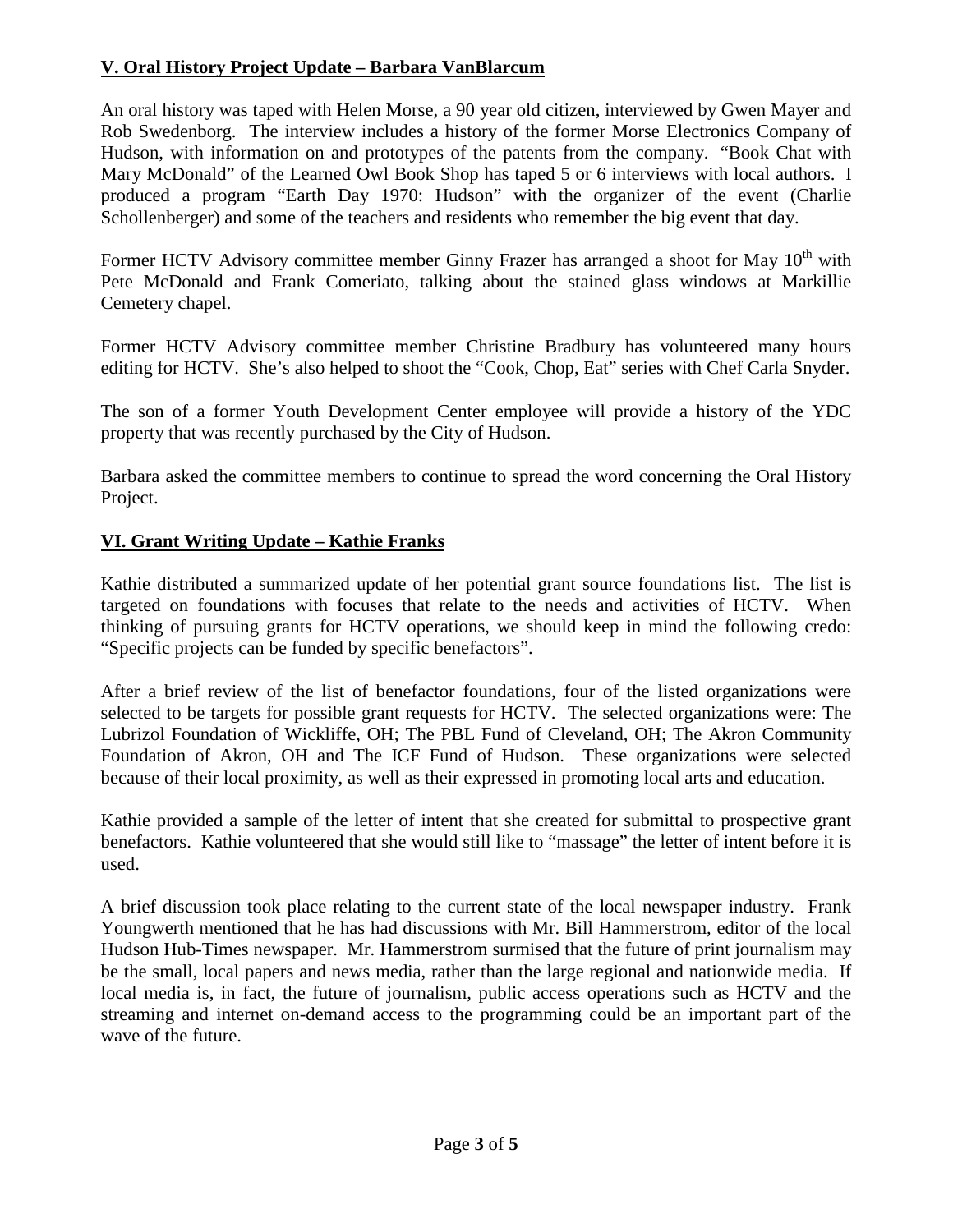It is generally felt by the committee members that the local, Akron and Cleveland-based media needs to pay more attention to the growing suburbs, like Hudson.

Kathie suggested that a future project for production could be interviews of city workers and other of the "unsung heroes" that work in the community to serve and keep the City operating, but with very little attention or notice. Suggested subjects for interviews were: city electric and water workers, snow plow drivers, school bus drivers, mail delivery people, groundskeepers, etc. Janet Barlow, a school bus driver in the City of Hudson for 25 years, was a suggested good subject for an interview.

It was suggested by Council Liaison Roegner that the selected benefactor organizations be contacted regarding the suggested "local heroes" interview project. It was suggested that the committee should propose making fifteen different shows, of one half-hour each. The estimate was that it would take forty hours to produce each program, at an estimated cost of \$30.00 per hour. Two separate cameras were suggested to be used during the interviews.

## **VII. New Business**

Brian Suntken expressed his opinion that more effort should be dedicated city-wide to support of the arts. Brian said that he was very proud of the efforts of the Hudson High School Music Department programs and that efforts should be increased to expose the enormous arts resource of the music program to the citizens. Brian suggested that funding be found for an original production of a play written, scored and produced by a team of Hudson High School students. The play would be an original production, and would therefore avoid any copyright issues with use of an existing play or production. It was suggested that HCTV could provide behind-the-scenes preparation for the play, its writing and practice, as well as the actual performance production.

Chairman Gary Dixon will relinquish his role as chairman of the HCTV Advisory Committee at the conclusion of the current meeting. While we hate to see him leave his chairmanship, we are happy that Gary will remain as a member of the committee for the near future. Chairman Dixon's exit comments are included below:

*Media saturates our daily lives. TV's, smart phones, computers, digital signage and background music - all this information entering our lives! Our children and fellow citizens need to know how to digest all this media. What is more, we are faced with decreased diversity in media and a lack of local coverage for our community news and events.*

*This all amounts to the resident looking for guidance. That is where this committee needs to support Hudson's City Council. The committee needs to continue to monitor the FCC, Federal and State governments for rules and regulations that will impact the way media is delivered. You need*  to continue to make recommendations and ask questions of our local, state and federal *governments. You have seen with a small group of caring people how we were able to stand up to AT&T, Time Warner and the Ohio government on this most recent Senate Bill.*

*HCTV is an important part of this committee's duties. So much can be accomplished if the committee continues to help the station adapt and change with new technology.*

*I encourage the committee to explore grants for the Broadcast Journalism Class, adult evening classes for video production and media literacy. This is the future of Cable TV and the only way we can continue to exist as the medium "TV" changes.*